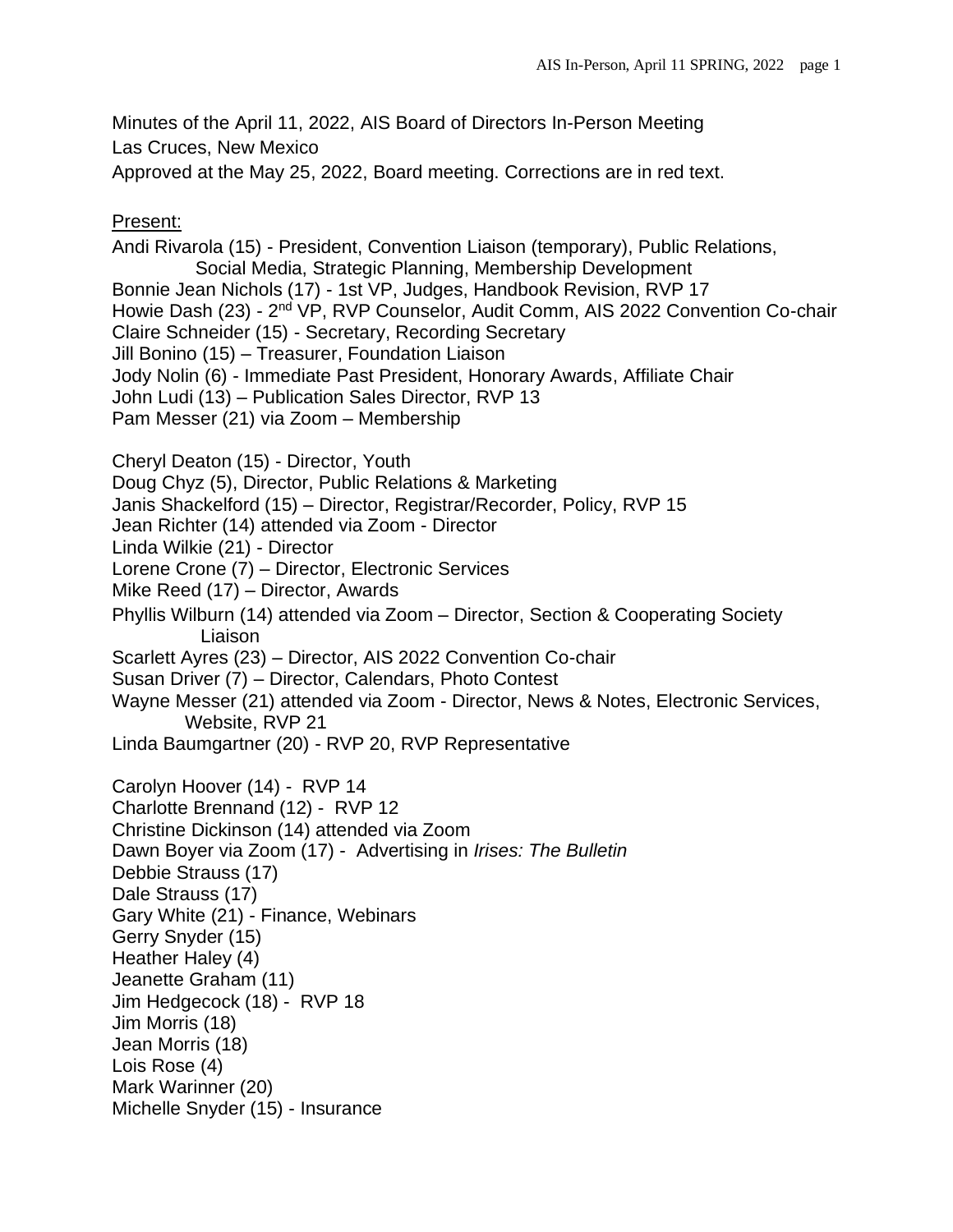Neil Houghton (2) - RVP 2, Image Coordinator, Iris Program Resources Digital Patricia Randall (23) Beth Train (15) Mason Train (15) Yolanda Koontz (23)

The hybrid meeting was called to order at 6:02 pm MDT. Most attended in person with a few attending via Zoom.

1. Introductions were made around the room. A sign-up sheet was passed around.

2. Gary White was appointed motions secretary and Howie Dash was appointed parliamentarian.

3. Minutes from previous Zoom Meeting - Claire Schneider Motion 1: to approve the minutes from the March 23, 2022, Board Zoom Meeting. Motion by Cheryl Deaton and seconded by Jody Nolin. Motion passed.

### **SPRING REPORTS**

### 4. Youth - Cheryl Deaton

A digital report was posted online, information only. The latest count is 101 youth members. Evelyn and Ava Toth have been hybridizing and introducing irises and will be the keynote speakers along with their dad at the Median Iris Society meeting. The 2021 Cosgrove winner was Andre Chien (18).

### 5. Membership - Pam Messer

A digital report was posted online, information only. After five weeks of an 18-week campaign, the 2022 Membership Drive has registered 72 new members. This is a great start! AIS Lookup is now on the AIS website under the Member Page Quick Link. The AIS online payment system has added affiliate fees. As of April 2022, total domestic AIS membership was 2957 with 90.7% as adult members. Total international membership was 135.

# 6. RVP - Howie Dash

Two digital reports were posted online: the *RVP Report* and minutes from their February 15, 2022 Zoom meeting.

Motion 2: to approve Margaret Kelly (9) as the new RVP rep to the AIS Board, Carolyn Hoover (14) as RVP secretary, and Jim Hedgecock (8) and Joshua Winzer (22) to represent RVPs on the AIS Nomination Committee.

Motion by Howie Dash and seconded by Cheryl Deaton. Motion passed.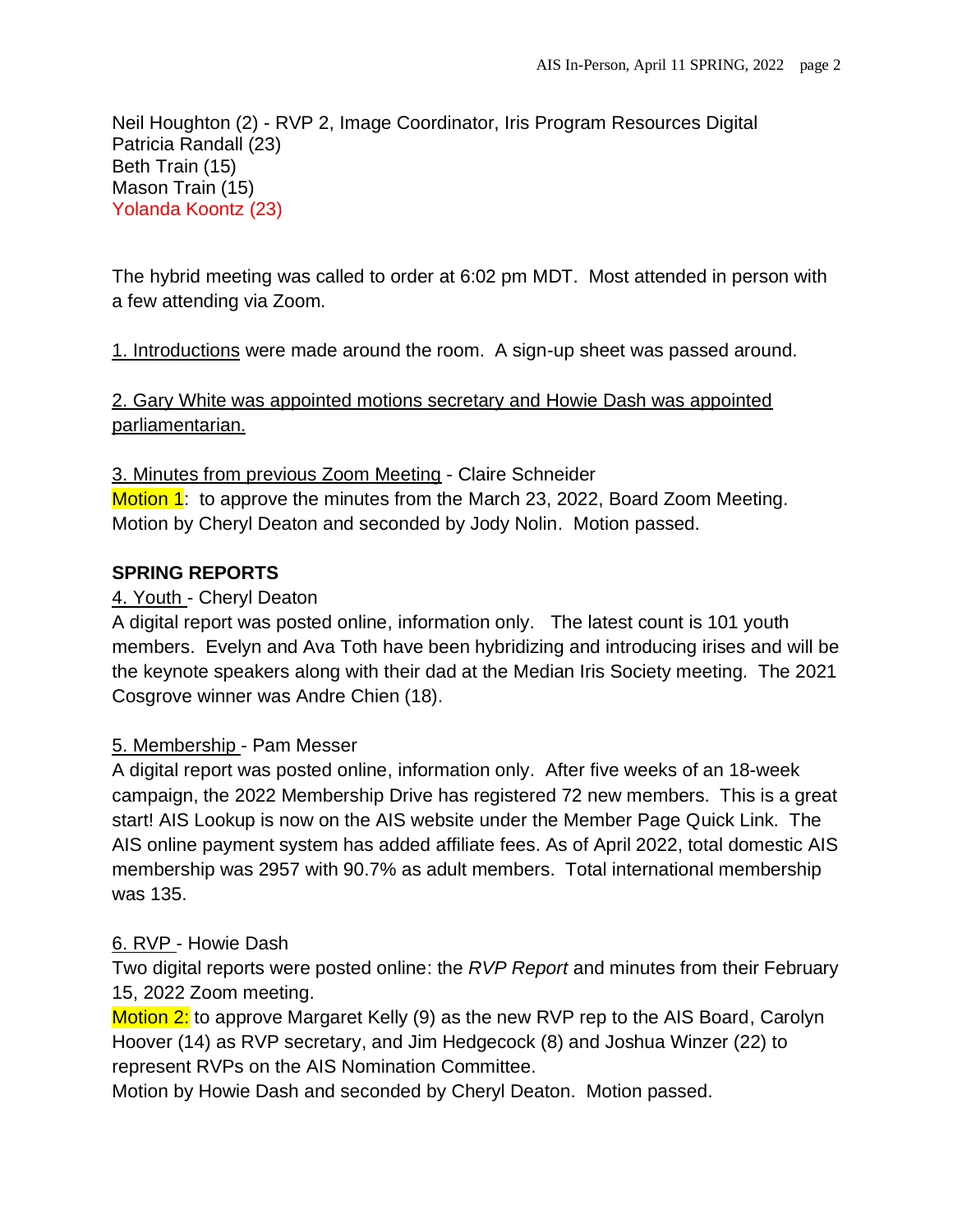# 7. *Irises: The Bulletin of AIS* - Jane Milliman (absent)

Jane's report was read to the Board of Directors. The deadline for submissions to be published in *Irises: The Bulletin* is June 10th for the summer issue, September 10th for the fall issue, December  $15<sup>th</sup>$  for the winter issue and March  $10<sup>th</sup>$  for the spring issue.

### 8. Finance - Gary White

A digital report was posted online. This committee has met several times to review the AIS Investment policy and make adjustments for the changing economy. "The market value of AIS investments at 3-31-22 is \$ 989,632 on a cost basis of \$992,940. The annual yield on these funds ranges from .05% to 7.35%. The transfer of the Edward Jones investments in May of last year have all been invested in bond funds, so our portfolio is well diversified between stock funds and bond funds."

The Finance Committee and the AIS Foundation Board are working on a final draft of the Donation Development Program. The program will expand methods of donating to AIS. For example, donating electronically rather than just by check or credit card, setting up a process for making monthly or annual donations, and adding AIS to an estate plan. The AIS Foundation website will be updated to accommodate and encourage an increase of donations. At a later time, this program will be presented to the AIS Board of Directors.

# 9. Treasurer - Jill Bonino

Three digital reports were posted online: The *Treasurer's Report*, *AIS Assets* and the *PL by Operations*. All of Jill's reports are information only. From the *Treasurer's Report*: The net income for the general fund for the past six months was \$50,985. Investments over the last six months generated \$32,214 in capital gains, which was not included in the September 30, 2022 Budget. Unrestricted donations for the last six months totaled \$6,445, which is about double from previous years. The restricted funds had a loss of \$7,103 resulting from costs of *100 Years Bold* and the security program, *KnowB4.*

Claire Schneider, the new general secretary, is sending deposit, invoices and vouchers via electronic means eliminating the shipping of paper records.

The PayPal accounts are still being modified.

After the spring issue of *Irises: The Bulletin* has been printed and distributed, the cost of sending it to the members participating in the 2022 Membership Development Program will be known.

New credit cards have been issued to Lorene Crone and Janis Shackelford.

Motion 3: to approve the use of an AIS credit card by Mike Reed as the current Awards & Ballots chair with a limit of \$15,000, effective immediately.

Motion by Jill Bonino and seconded by Bonnie Nichols. Motion passed.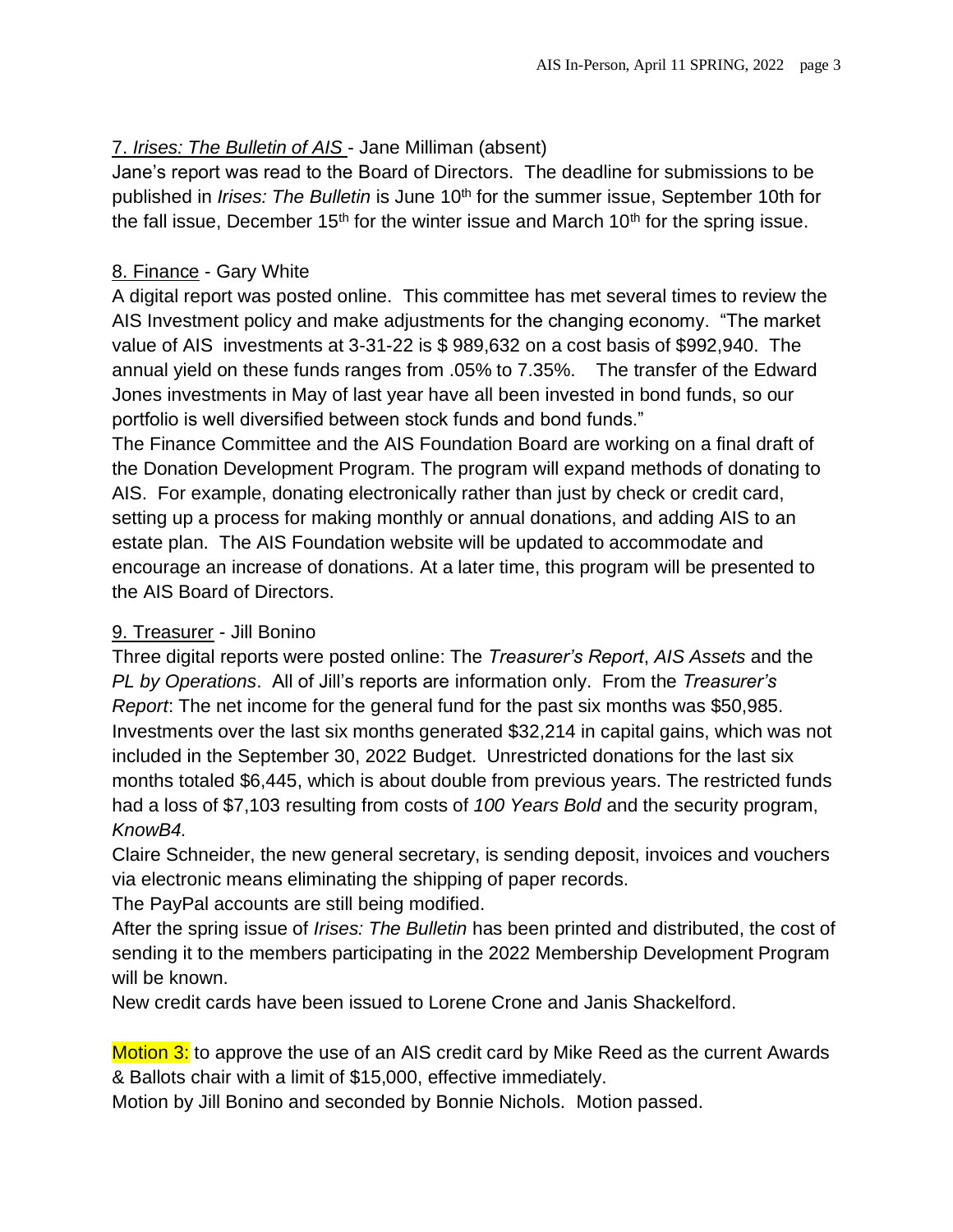The report, *AIS Assets*, is a spread sheet showing monetary totals as of March 31, 2022, for checking & savings, other assets, unrestricted funds, restricted funds, liabilities, and fund balances.

The report, *PL by Operations,* is a spreadsheet showing income and expenses by operational area for six months ending March 31, 2022. Included are member services, exhibitions, registrations, storefront, and administrative functions.

A lot of work, Jill. Nicely done!

### 10. Judges - Bonnie Nichols

A digital report was posted online: *Judges Report revised*, information only. Since December 2021, five judges have died, one has resigned, and one has retired. Eleven judges have not renewed their AIS membership and are in danger of losing their certification. Bonnie has made several attempts to help these 11 judges keep their certification, contacting them directly or the RVP of their region. Judges that need training hours can use the online training webinars.

11. Reblooming Iris Society - Rose Kinnard, RIS membership secretary Two digital reports were posted online: *RIS Yearly membership Report* and *RIS membership* spread sheet, both information only. Rose hopes that this information will assist RIS regional directors in knowing who is active in their region and who might need encouragement to renew their membership. Membership can be purchased through the AIS PayPal system.

# **OLD BUSINESS**

### 12. Convention and meeting updates

Efforts are being made to find a host for the 2025 AIS Convention. The next in-person AIS Fall Meeting will be in November 2024. Several people inquired about the logistics of the Fall Meeting.

### 13. Artistic Design Judge - Dawn Boyer

Two documents were posted that describe a proposal for the certification and grandfathering of the artistic design judge.

Motion 4: that the Board approve the certification of Artistic Design Judge as laid out in the two documents presented by Dawn Boyer.

Motion by Jody Nolin and seconded by Susan Driver. Motion passed.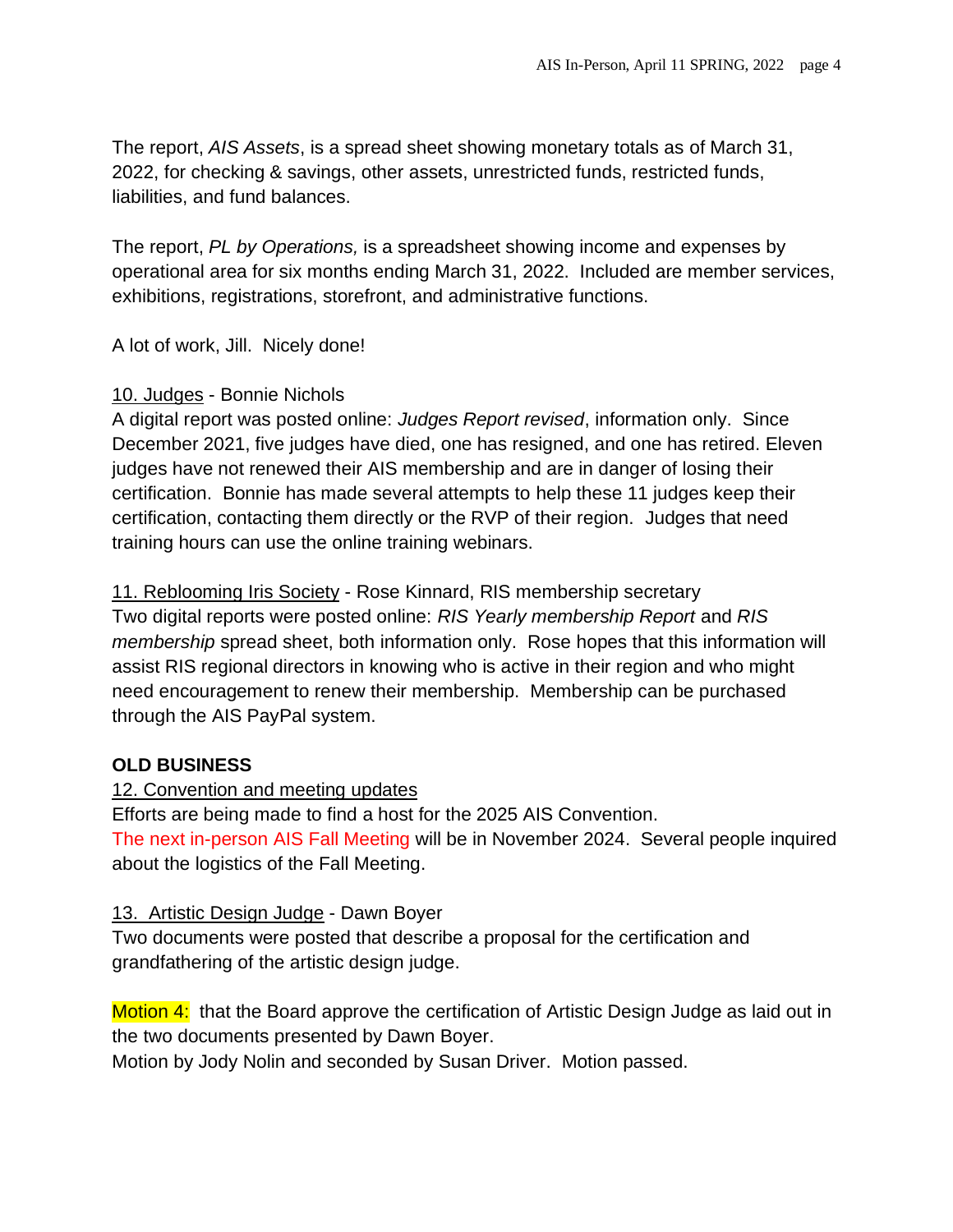Discussion: If approved, the Artistic Design Judge certification process will be included in the *Handbook for Judges.* There has been extensive discussion of the certification artistic design judge in AISTAlk. Dawn will be giving a presentation on this topic Friday.

### 14. *KnowB4* program - Andi Rivarola

Because of technical issues that could not be solved, Andi asked for a refund for the *KnowB4* program. As a result of trying to work the *KnowB4* program, Wayne Messer was able to hide all of the email addresses. This has reduced the number of gift requests from ominous invaders. Affiliates have been encouraged to add a separate email address for their club so that multiple people can access the account as well as protecting the officers of those affiliate clubs.

### **NEW BUSINESS**

### 15. Online registration of irises - Andi Rivarola

A digital report was posted. The current method of registering an iris is via snail mail. A group has met to discuss the development of an online registration system. For ideas, the group visited the online registration process used by the Daylily Society. A proposal was sent to Tim Valenzuela to which he quickly responded detailing three phases of development plus a program of maintenance. It would take approximately three months and not longer than six months to create this online registration program at a cost of \$25,000.

Motion 5: That AIS proceed with the electronic iris registration, \$25,000 to cover the cost of the system.

Motion by Doug Chyz and seconded by Bonnie Nichols. Motion passed.

### **NOMINATIONS** for Directors whose terms will expire in 2025

16. Nomination Report - Claire Schneider

A digital report was posted. As of April 7, 2022, there are seven candidates: Bill Dumont (13), Carolyn Hoover (14), Doug Chyz (5), Linda Baumgartner (20), Linda Wilkie (21), Lorene Crone (7), and Heather Haley (4). There were no nominations from the floor.

The Board of Directors adjourned to an executive session. After the Board reconvened, Andi Rivarola named the four candidates: Dough Chyz (5), Linda Wilkie (21), Lorene Crone (7) and Heather Haley (4).

### **APPOINTMENT of the Nomination Committee 2023**

AIS Board members: Jody Nolin and Cheryl Deaton.